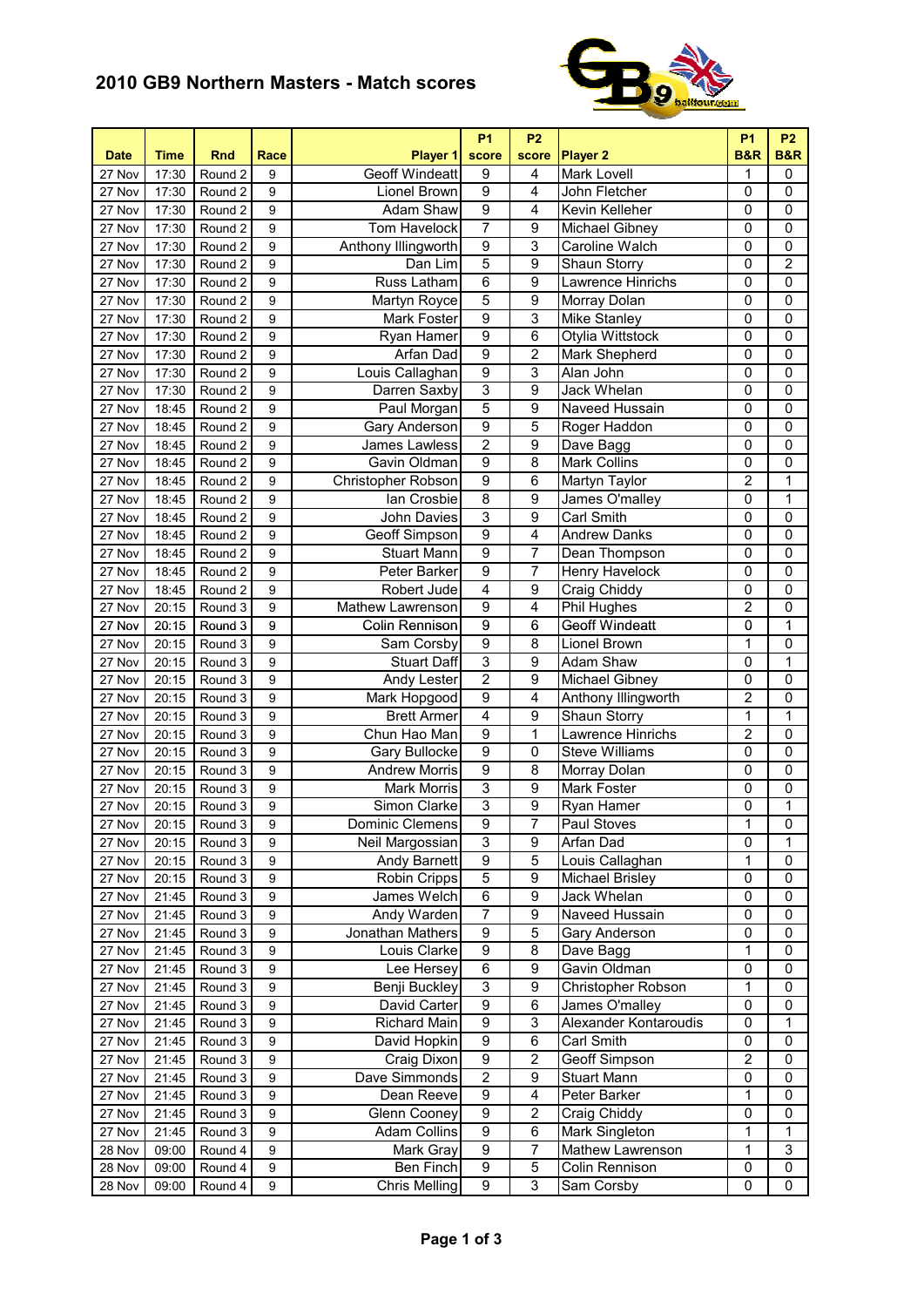## **2010 GB9 Northern Masters - Match scores**



| <b>Date</b> | Time  | <b>Rnd</b> | Race             | Player 1                 | <b>P1</b><br>score      | <b>P2</b><br>score      | <b>Player 2</b>        | <b>P1</b><br><b>B&amp;R</b> | <b>P2</b><br><b>B&amp;R</b> |
|-------------|-------|------------|------------------|--------------------------|-------------------------|-------------------------|------------------------|-----------------------------|-----------------------------|
| 28 Nov      | 09:00 | Round 4    | 9                | Andrew Worthington       | $\boldsymbol{9}$        | 3                       | <b>Adam Shaw</b>       | 0                           | 1                           |
| 28 Nov      | 09:00 | Round 4    | 9                | Craig Osborne            | $\overline{9}$          | 7                       | Michael Gibney         | 1                           | $\overline{\mathbf{c}}$     |
| 28 Nov      | 09:00 | Round 4    | 9                | Philip Morgan            | $\overline{9}$          | 7                       | Mark Hopgood           | 0                           | 0                           |
| 28 Nov      | 09:00 | Round 4    | 9                | Mark Hughes              | 7                       | $\overline{9}$          | Chun Hao Man           | 1                           | 1                           |
| 28 Nov      | 09:00 | Round 4    | 9                | Scott Higgins            | $\overline{1}$          | 9                       | Gary Bullocke          | 0                           | 0                           |
| 28 Nov      | 09:00 | Round 4    | 9                | <b>Martin Chapman</b>    | 7                       | 9                       | <b>Andrew Morris</b>   | 0                           | $\overline{0}$              |
| 28 Nov      | 09:00 | Round 4    | 9                | Jason Howard             | $\overline{9}$          | 5                       | <b>Mark Foster</b>     | 0                           | 1                           |
| 28 Nov      | 09:00 | Round 4    | 9                | Shane Appleton           | $\overline{9}$          | 5                       | Ryan Hamer             | $\mathbf 1$                 | $\mathbf{1}$                |
| 28 Nov      | 09:00 | Round 4    | 9                | <b>Matthew Ford</b>      | $\overline{9}$          | 6                       | Dominic Clemens        | $\mathsf 0$                 | 0                           |
| 28 Nov      | 09:00 | Round 4    | 9                | <b>Stewart Colclough</b> | $\overline{9}$          | 7                       | Arfan Dad              | $\mathsf 0$                 | $\mathbf{1}$                |
| 28 Nov      | 09:00 | Round 4    | 9                | Luke Rollison            | 7                       | 9                       | Andy Barnett           | $\pmb{0}$                   | 0                           |
| 28 Nov      | 09:00 | Round 4    | 9                | Karl Boyes               | 9                       | 1                       | Michael Brisley        | $\pmb{0}$                   | 0                           |
| 28 Nov      | 10:15 | Round 4    | 9                | Darren Appleton          | 9                       | 5                       | <b>Adam Stevens</b>    | $\pmb{0}$                   | 0                           |
| 28 Nov      | 10:15 | Round 4    | 9                | Dave Nelson              | 5                       | 9                       | Jack Whelan            | $\mathsf 0$                 | 0                           |
| 28 Nov      | 10:15 | Round 4    | 9                | Damian Massey            | $\overline{9}$          | $\overline{\mathbf{c}}$ | Naveed Hussain         | $\overline{2}$              | 1                           |
| 28 Nov      | 10:15 | Round 4    | 9                | Andrew Appleton          | $\overline{9}$          | 7                       | Jonathan Mathers       | 1                           | 1                           |
| 28 Nov      | 10:15 | Round 4    | 9                | <b>Adam Benn Smith</b>   | $\overline{9}$          | 6                       | <b>Neil Cummins</b>    | $\overline{\mathbf{c}}$     | 0                           |
| 28 Nov      | 10:15 | Round 4    | 9                | Ben Moore                | $\overline{9}$          | 4                       | Louis Clarke           | 1                           | $\overline{2}$              |
| 28 Nov      | 10:15 | Round 4    | 9                | James Kay                | $\overline{9}$          | $\overline{2}$          | Gavin Oldman           | $\mathsf 0$                 | $\overline{0}$              |
| 28 Nov      | 10:15 | Round 4    | 9                | Jayson Shaw              | $\overline{9}$          | 0                       | David Carter           | $\mathbf 1$                 | 0                           |
| 28 Nov      | 10:15 | Round 4    | 9                | <b>Mike Rogers</b>       | $\overline{9}$          | 5                       | <b>Richard Main</b>    | $\overline{2}$              | 0                           |
| 28 Nov      | 10:15 | Round 4    | 9                | Imran Majid              | $\overline{9}$          | $\overline{1}$          | David Hopkin           | $\overline{2}$              | $\overline{1}$              |
| 28 Nov      | 10:15 | Round 4    | 9                | <b>Chris Buckmaster</b>  | 7                       | 9                       | Craig Dixon            | 0                           | 0                           |
| 28 Nov      | 10:15 | Round 4    | 9                | Alan Coton               | $\overline{2}$          | 9                       | <b>Stuart Mann</b>     | 0                           | $\overline{1}$              |
| 28 Nov      | 10:15 | Round 4    | 9                | Stephen Capaldi          | $\overline{9}$          | 6                       | Dean Reeve             | 1                           | 0                           |
| 28 Nov      | 10:15 | Round 4    | $\boldsymbol{9}$ | Jonny Cooper             | 5                       | 9                       | <b>Glenn Cooney</b>    | $\overline{0}$              | 1                           |
| 28 Nov      | 10:15 | Round 4    | 9                | Daryl Peach              | $\overline{9}$          | $\overline{2}$          | <b>Adam Collins</b>    | $\overline{2}$              | 0                           |
| 28 Nov      | 11:30 | Last 32    | 9                | Mark Gray                | $\overline{9}$          | 3                       | Ben Finch              | $\mathbf 1$                 | $\overline{2}$              |
| 28 Nov      | 11:30 | Last 32    | 9                | <b>Chris Melling</b>     | $\overline{9}$          | 5                       | Andrew Worthington     | $\pmb{0}$                   | $\overline{2}$              |
| 28 Nov      | 11:30 | Last 32    | 9                | Craig Osborne            | $\overline{9}$          | 6                       | Philip Morgan          | 1                           | 0                           |
| 28 Nov      | 11:30 | Last 32    | 9                | Shaun Storry             | $\overline{9}$          | 7                       | Chun Hao Man           | 0                           | 0                           |
| 28 Nov      | 11:30 | Last 32    | 9                | Gary Bullocke            | $\boldsymbol{9}$        | 5                       | <b>Andrew Morris</b>   | 3                           | 0                           |
| 28 Nov      | 11:30 | Last 32    | 9                | Jason Howard             | $\overline{2}$          | 9                       | Shane Appleton         | 0                           | $\overline{2}$              |
| 28 Nov      | 11:30 | Last 32    | 9                | <b>Matthew Ford</b>      | $\overline{9}$          | 5                       | Stewart Colclough      | $\mathsf 0$                 | 0                           |
| 28 Nov      | 11:30 | Last 32    | 9                | Andy Barnett             | $\overline{9}$          | $\overline{8}$          | Karl Boyes             | $\overline{2}$              | $\overline{2}$              |
| 28 Nov      | 11:30 | Last 32    | 9                | Darren Appleton          | $\overline{9}$          | 6                       | Jack Whelan            | $\overline{0}$              | $\mathbf{1}$                |
| 28 Nov      | 11:30 | Last 32    | 9                | Damian Massey            | $\overline{9}$          | $\overline{6}$          | <b>Andrew Appleton</b> | 3                           | 0                           |
| 28 Nov      | 11:30 | Last 32    | 9                | Adam Benn Smith          | $\overline{\mathbf{4}}$ | 9                       | Ben Moore              | 0                           | 0                           |
| 28 Nov      | 11:30 | Last 32    | 9                | James Kay                | $\overline{9}$          | 5                       | Christopher Robson     | 1                           | 0                           |
| 28 Nov      | 11:30 | Last 32    | 9                | Jayson Shaw              | $\boldsymbol{9}$        | 4                       | Mike Rogers            | 1                           | 0                           |
| 28 Nov      | 11:30 | Last 32    | 9                | Imran Majid              | $\boldsymbol{9}$        | 0                       | Craig Dixon            | $\overline{2}$              | 0                           |
| 28 Nov      | 11:30 | Last 32    | 9                | Stuart Mann              | $\boldsymbol{9}$        | 1                       | Stephen Capaldi        | $\overline{2}$              | 0                           |
| 28 Nov      | 11:30 | Last 32    | 9                | Glenn Cooney             | $\overline{\mathbf{4}}$ | $\overline{9}$          | Daryl Peach            | $\overline{0}$              | 3                           |
| 28 Nov      | 13:00 | Last 16    | 9                | <b>Mark Gray</b>         | $\overline{4}$          | $\overline{9}$          | <b>Chris Melling</b>   | $\overline{1}$              | $\overline{2}$              |
| 28 Nov      | 13:00 | Last 16    | 9                | Craig Osborne            | 9                       | 7                       | Shaun Storry           | $\mathbf{1}$                | 1                           |
| 28 Nov      | 13:00 | Last 16    | 9                | Gary Bullocke            | 9                       | 5                       | Shane Appleton         | $\mathbf 1$                 | 0                           |
| 28 Nov      | 13:00 | Last 16    | 9                | Matthew Ford             | $\boldsymbol{9}$        | 4                       | Andy Barnett           | $\mathbf 2$                 | 0                           |
| 28 Nov      | 13:00 | Last 16    | 9                | Darren Appleton          | $\boldsymbol{9}$        | 4                       | Damian Massey          | 1                           | 1                           |
| 28 Nov      | 13:00 | Last 16    | 9                | Ben Moore                | $\boldsymbol{2}$        | 9                       | James Kay              | 0                           | 2                           |
| 28 Nov      | 13:00 | Last 16    | 9                | Jayson Shaw              | $\overline{5}$          | 9                       | Imran Majid            | 3                           | $\overline{\mathbf{c}}$     |
| 28 Nov      | 13:00 | Last 16    | 9                | Stuart Mann              | $\overline{5}$          | 9                       | Daryl Peach            | $\mathbf 1$                 | 2                           |
| 28 Nov      | 14:45 | Quarter    | 9                | <b>Chris Melling</b>     | $\overline{9}$          | 8                       | Craig Osborne          | 1                           | $\mathbf 2$                 |
| 28 Nov      | 14:45 | Quarter    | 9                | Gary Bullocke            | 9                       | 3                       | Matthew Ford           | $\boldsymbol{2}$            | 0                           |
| 28 Nov      | 14:45 | Quarter    | 9                | Darren Appleton          | 9                       | 7                       | James Kay              | $\pmb{0}$                   | 0                           |
| 28 Nov      | 14:45 | Quarter    | 9                | Imran Majid              | $\boldsymbol{9}$        | 4                       | Daryl Peach            | $\overline{2}$              | 0                           |
| 28 Nov      | 16:30 | Semi       | 9                | <b>Chris Melling</b>     | $\overline{9}$          | 3                       | Gary Bullocke          | 3                           | 0                           |
| 28 Nov      | 16:30 | Semi       | 9                | Darren Appleton          | 9                       | 4                       | Imran Majid            | 1                           | $\pmb{0}$                   |